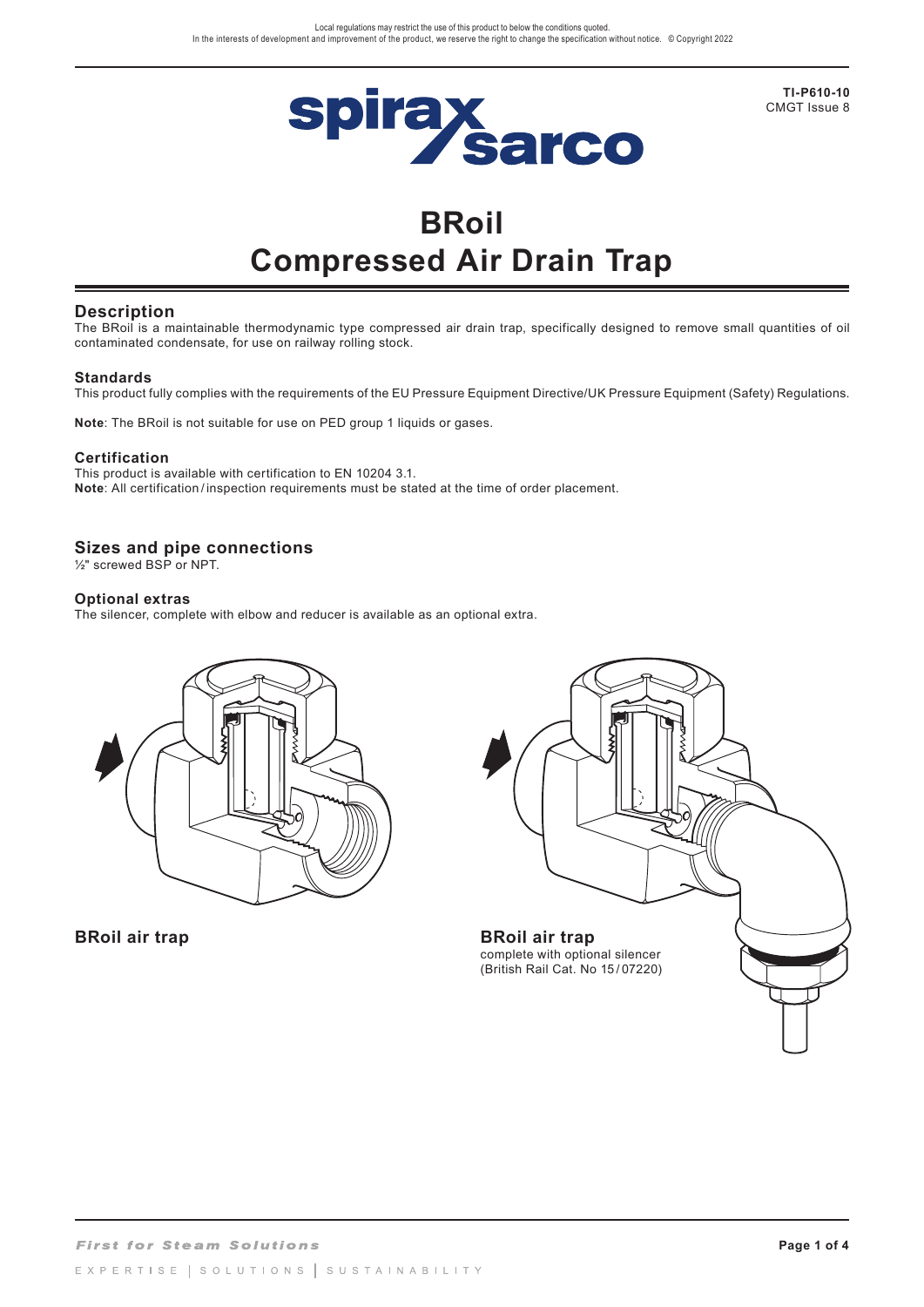# **Materials**





**BRoil air trap**

| No.          | Part               | <b>Material</b> |                                         |
|--------------|--------------------|-----------------|-----------------------------------------|
|              | Body               | Stainless steel | AISI 420 F                              |
| $\mathbf{2}$ | Cap                | Stainless steel | AISI 416                                |
| 3            | <b>Disc</b>        | Stainless steel | BS 1449 420 S45                         |
|              | Elbow              | Malleable iron  |                                         |
| 5            | Reducer and gasket | <b>Brass</b>    | Parts 4, 5 and 6 are<br>optional extras |
| 6            | Silencer           | <b>Brass</b>    |                                         |

## **Pressure/temperature limits**



The product **must not** be used in this region.

|              | $\circ$<br>used in this region.<br>$300 -$<br>Temperature<br>200<br>$100 -$<br>$0^{\cdot}$<br>10<br>20<br>30<br>40<br>50<br>60 63<br>$\Omega$<br>Pressure bar g |                  |  |  |
|--------------|-----------------------------------------------------------------------------------------------------------------------------------------------------------------|------------------|--|--|
|              | Body design conditions                                                                                                                                          | <b>PN63</b>      |  |  |
| <b>PMA</b>   | Maximum allowable pressure                                                                                                                                      | 63 bar g         |  |  |
| <b>TMA</b>   | 400 °C<br>Maximum allowable temperature                                                                                                                         |                  |  |  |
|              | Minimum allowable temperature                                                                                                                                   | 0 °C             |  |  |
| <b>PMO</b>   | Maximum operating pressure                                                                                                                                      | 63 bar g         |  |  |
| <b>OMT</b>   | Maximum operating temperature                                                                                                                                   | 400 $^{\circ}$ C |  |  |
|              | Minimum operating temperature                                                                                                                                   | 0 °C             |  |  |
| <b>PMOB</b>  | Maximum backpressure should not exceed 80% of the inlet pressure under any conditions of operation otherwise the trap may<br>not shut-off.                      |                  |  |  |
| $\Delta$ PMN | Minimum operating differential pressure for satisfactory operation                                                                                              | $0.25$ bar       |  |  |
|              | Designed for a maximum cold hydraulic test pressure of                                                                                                          | 95 bar g         |  |  |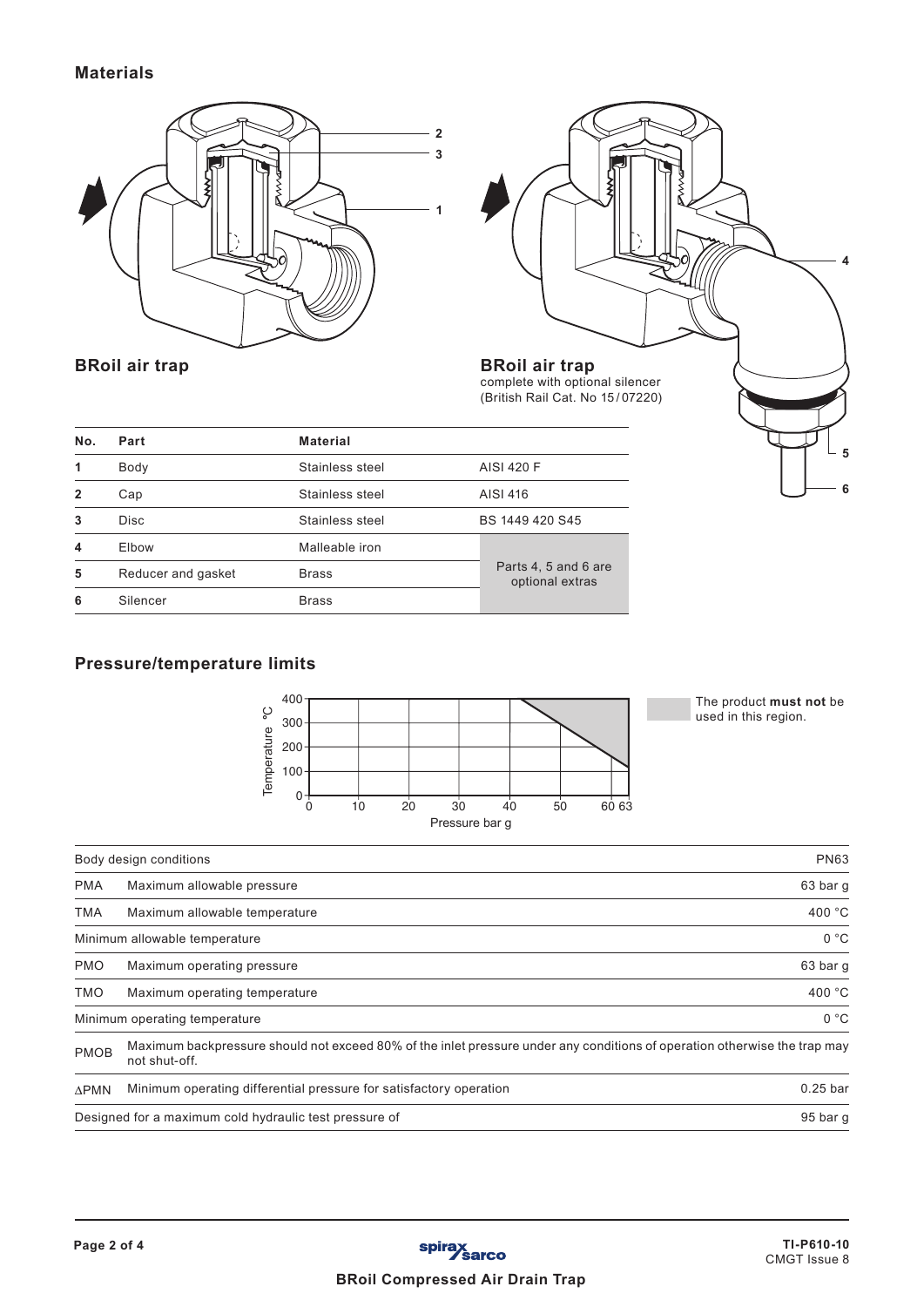| $K_{v}$ values |      |                 |
|----------------|------|-----------------|
| Size           | 1/3" | For conversion: |

| $C_{y}$ (UK) = K <sub>y</sub> x 0.963<br>$C_y$ (US) = K <sub>y</sub> x 1.156<br>0.25 | OILE | FOI CONVERSION. |
|--------------------------------------------------------------------------------------|------|-----------------|
|                                                                                      |      |                 |
|                                                                                      |      |                 |

# **Dimensions/weights (approximate) in mm and kg**

|                 |    |    |    |    |     |    |                    | Weight              |
|-----------------|----|----|----|----|-----|----|--------------------|---------------------|
| <b>Size</b>     |    | в  |    |    |     |    | (without silencer) | (silencer included) |
| $\frac{1}{2}$ " | 38 | 65 | 15 | 56 | 109 | 40 | J.47               | 0.63                |



# **Capacities**